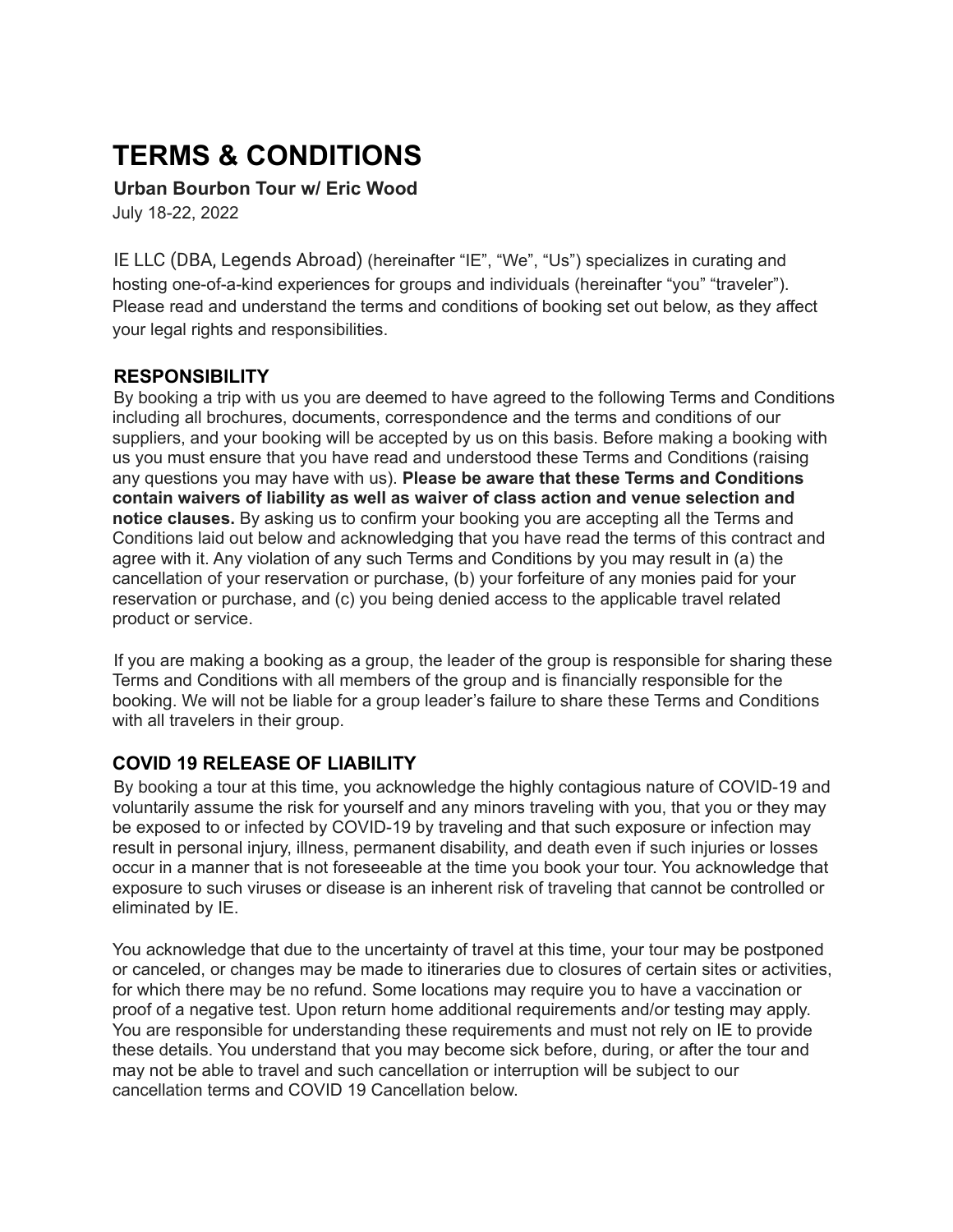You agree that due to uncertainty caused by COVID 19, IE has strongly encouraged the purchase of travel protection coverage including cancellation for any reason coverage if and when available, and that should you fail to purchase travel protection coverage, IE shall not be liable to any losses whatsoever arising. You assume the risk that travel insurance may not cover COVID-19 related claims.

You, for yourself, and any minors traveling with you, and on behalf of your and their heirs, assigns, personal representatives and next of kin (The Releasors), HEREBY RELEASE, AND HOLD HARMLESS IE LLC (DBA, Legends Abroad), its members, officers, agents, and/or employees, suppliers, and other tour members (RELEASEES), of from and against any and all claims, damages, demands, losses, and liability arising out of or related in any way, in whole or in part to any POSTPONEMENT, CANCELLATION, CHANGES, INJURY, DISABILITY, DEATH OR ANY OTHER LOSS you may suffer due to exposure, infection, spread, closure, and travel restrictions related to COVID- 19, WHETHER ARISING FROM THE NEGLIGENCE OF THE RELEASEES OR OTHERWISE, to the fullest extent permitted by law. The terms of this HOLD HARMLESS AND RELEASE OF ALL LIABILITY paragraphs, shall survive any termination or cancellation of this Contract, whether by operation of law or otherwise.

#### **TRIP COSTS**

Dates, itineraries, and prices for this program are valid only for the Urban Bourbon Tour, July 18-22, 2022. The price of your itinerary will be based on known costs at the date of issue of the itinerary. We reserve the right to add a supplement to your travel prices should our costs of supplying your travel increase, either from changes by our suppliers, dues, or taxes payable locally, currency fluctuations and government action, until we receive your final payment.

#### **ELIGIBILITY**

All travelers under the age of 18 must be accompanied by a legal parent or guardian for the entire length of the trip.

## **SINGLE OCCUPANCY ACCOMMODATIONS**

A limited number of single rooms are available at an extra cost on a first-come, first-served basis.

#### **PAYMENTS**

Full payment is due at time of booking and can be paid by check, wire transfer, or credit card.

While we do accept major credit cards, travelers must provide to us a click or signed authorization for every transaction for your trip. Your authorization is an agreement for us to charge your card and an acknowledgement and agreement to these terms and conditions including the cancellation terms. As such you agree not to make any improper chargebacks.

In certain cases, you can dispute charges with credit card companies ("chargebacks''). Before initiating a chargeback, we ask you first to call us to discuss any questions or concerns about our charges. We will work with you in attempting to resolve your concerns. By using our service to make a reservation, you accept and agree to our cancellation policy. IE retains the right to dispute and chargeback that is improper and recover any costs, including attorney's fees related to improper chargebacks. Additionally, in the event of an improper chargeback, we retain the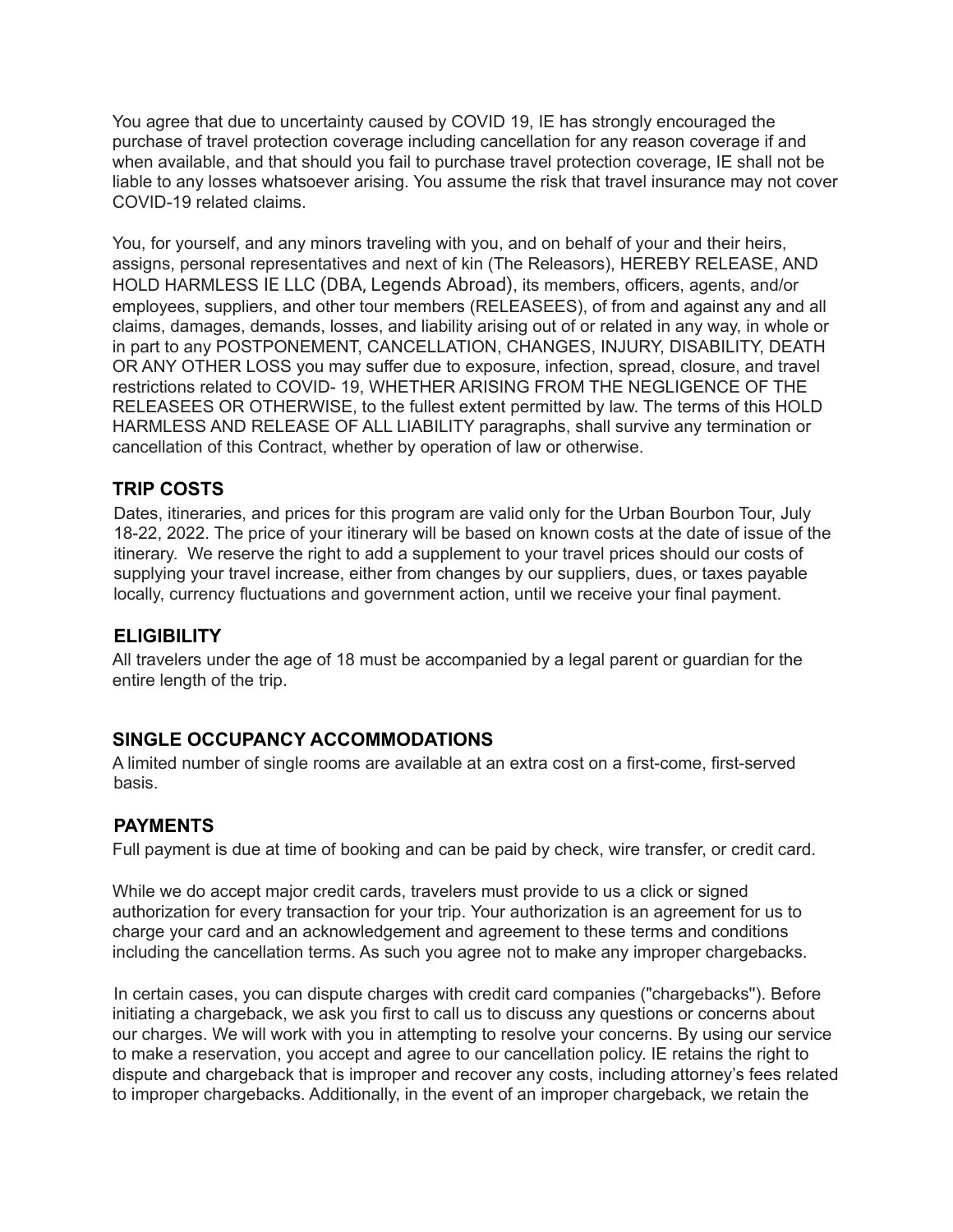right to cancel any travel reservation related to that improper chargeback. The following chargeback scenarios are improper, and we retain the right to investigate and rebut any such chargeback claims:

- Chargebacks resulting from non-cancellable reservations, whether or not the reservation is used.
- Chargebacks resulting from charges authorized by family, friends, associates or other third parties with direct access to your credit card. This does not include credit card fraud.
- Chargebacks arising from inconsistency or inaccuracy regarding the supplier's product description.
- Chargebacks resulting from force majeure or other circumstances that are beyond the control of IE or the Supplier.
- Chargebacks resulting because you do not agree with the cancellation policy.

## **CANCELLATIONS & REFUNDS**

All cancellations must be received in writing to Legends Abroad at reservations@legendsabroad.com and will be effective upon the date of receival.

Per-person refunds are as follows:

- If reservation is canceled 60 or more days prior to departure, the fee is 25% of the total trip cost.
- If reservation is canceled 31 to 59 days prior to departure, the fee is 50% of the total trip cost.
- If reservation is canceled 30 days or less prior to departure, the fee is 100% of the total trip cost.

There will be no refunds for any unused portion of a travel booking. Suppliers may choose to provide a travel voucher or credit in lieu of a refund, in their sole discretion. We are not responsible for a supplier's failure to pay a refund or for supplier bankruptcy or insolvency.

# **TRAVEL INSURANCE**

We strongly recommend the purchase of trip cancellation insurance and baggage insurance, which can help protect you in the event of the loss of a non-refundable trip deposit and payments that result from cancellation or trip interruption due to injury, illness (including Covid-19), or accident before or during the trip. Declining to purchase an adequate travel protection plan could result in the loss of your travel cost and/or require more money to correct the situation. **If you choose to travel without adequate coverage, we will not be liable for any of your losses, for which trip protection plan coverage would otherwise have been available.**

## **ITINERARY OR TRIP MODIFICATION**

While we endeavor to operate all trips as described, we reserve the right to change the trip itinerary. The itinerary provided for each trip is representative of the types of activities contemplated, but it is understood that the route, schedules, itineraries, amenities, and mode of transport may be subject to alteration without prior notice due to local circumstances or events.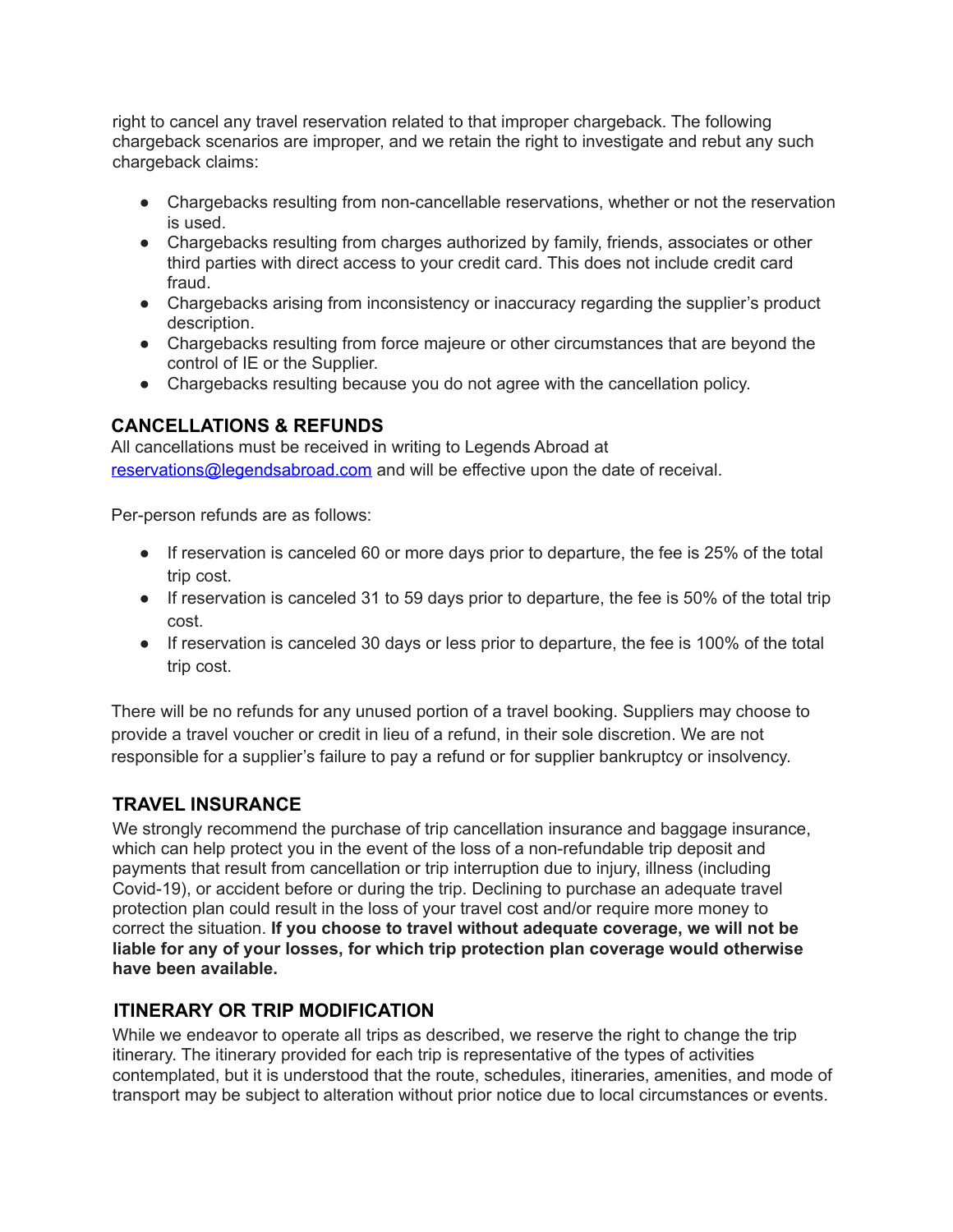These changes will not be considered a material change and will not be considered cause for cancellation by the guest.

## **OPTIONAL ACTIVITIES**

Optional activities not included in the trip price do not form part of the trip or this contract. You accept that any assistance given by your group leader or local representative in arranging optional activities does not render us liable for them in any way. The contract for the provision of that activity will be between you and the activity provider.

## **DOCUMENTATION**

It is the responsibility of each traveler to obtain and carry a valid passport, visa(s), inoculations, vaccinations, and all other documents required by applicable government regulations in the destination visited. Non-USA citizens may require additional documentation. IE LLC (DBA, Legends Abroad) is not liable for any costs or expenses arising from a traveler not being able to visit a destination while on tour. Further, it is the traveler's responsibility to acquaint themselves with all current relevant travel warnings, advisories, and requirements, and be aware of all requirements for admittance to a country or state. Should you choose to travel to a country that has been issued a travel warning or advisory, IE will not be liable for damages or losses that result from travel to such destinations. For up to date requirements and travel guidelines, US citizens should visit www.travel.state.gov.You acknowledge any failure to strictly comply with these requirements may result in denied boarding or an undue delay at an airport security checkpoint causing travelers to miss flight(s), and subsequent scheduled travel bookings tours. IE bears no responsibility for advising and/or obtaining required travel documentation for you, or for any delays, damages, and/or losses including missed portions of your vacation related to improper documentation or government decisions about entry.

# **PHOTOS AND MARKETING**

IE LLC (DBA, Legends Abroad), and their affiliates reserve the right to record, photograph, or film participants for advertising and promotional purposes in any medium we choose. You grant us a perpetual, royalty-free, worldwide, irrevocable license to use such images for publicity and promotional purposes. Should you not agree to this use of media, you must inform us prior to the trip in writing.

# **PRIVACY POLICY**

Any personal information that is collected may be used only for the safe and effective operation of the trip. The information may be disclosed to our agents, service providers or other suppliers to enable us to operate the Trip. We will otherwise treat your details in accordance with our privacy policy.

## **CANCELLATION BY IE**

IE LLC (DBA, Legends Abroad) reserves the right to cancel or reschedule any departure for any reason. If we cancel, except in the case of a force majeure event, we will offer alternate arrangements. We may at our sole discretion offer new tour dates, travel vouchers or refunds in accordance with the cancellation schedule above. Any extra expenses incurred in this situation are the responsibility of the traveler.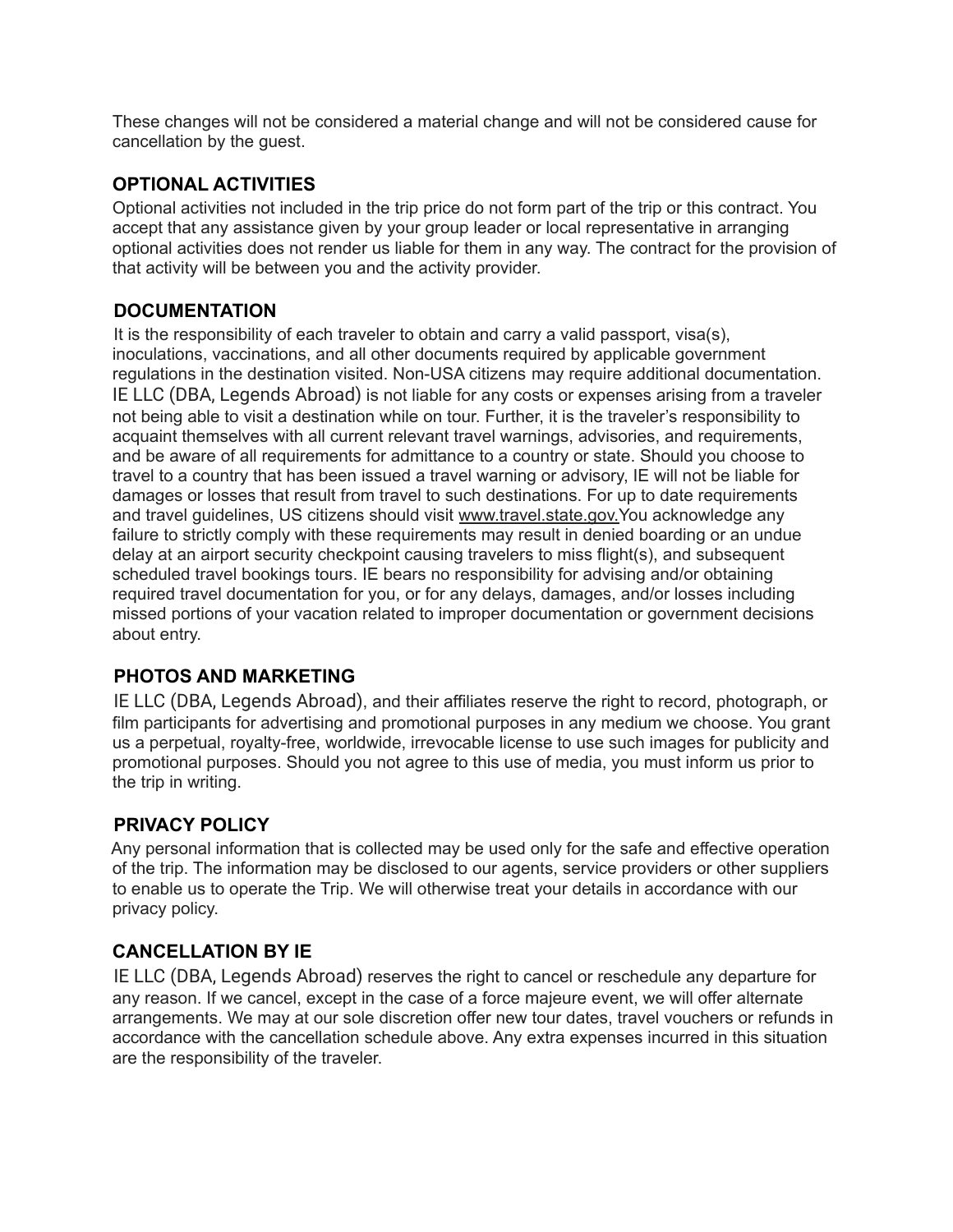## **SPECIAL NOTE ON CANCELLATION DUE TO COVID-19:**

We understand that travelers are wary of booking arrangements because of uncertainty surrounding COVID-19. If authorities deem it unsafe to travel, we will cancel the trip before departure as safety is always our number one priority. In the event of trip cancellation on our end due to COVID-19, we will work with our supplier to provide a refund to you. Any refunds will be provided as we receive refunds from our suppliers. Should a supplier fail to provide a refund we will have no liability to provide a refund for that portion of the trip.

#### **FORCE MAJEURE**

Safety is the most important priority of our travelers and team. IE assumes no liability for, any loss, damage, delay, or cancellation resulting in whole or in part from an Act of God or any other Force Majeure condition, including, without limitation: natural disasters, riots or civil commissions or disturbances, and any other acts of a similar nature, sabotage, arrests, strikes or labor disruptions, expropriations, acts of terrorism, war, insurrection, quarantine restrictions, government health advisories, epidemics, pandemics, or warnings or alerts of any kind of nature, government seizures, refusal or cancellation or suspension or delay of any government authority or any license, permit or authorization, damages to its facilities or the travel supplier and its facilities, or any other unforeseen circumstances or any other factors unforeseen by IE that impacts negatively on, or hampers, its ability to fulfill any of its contractual conditions. In the circumstances amounting to Force Majeure we will not be required to refund any money to you, although if we can recover any monies from our suppliers, we will refund these to you without any charge by IE. We are not responsible for any incidental expenses that you may have incurred as a result of your booking including but not limited to visas, vaccinations, travel insurance excess or non-refundable flights.

## **DISPUTE RESOLUTION**

If you have a complaint about your trip please inform your group leader or our local representative at the time in order that they can attempt to rectify the matter. If satisfaction is not reached through these means, then any further complaint should be put in writing to us within 30 days of the end of the tour.

IE LLC (DBA, Legends Abroad) is a US-based tour operator and any and all claims, complaints, or disputes, must be undergone in the jurisdiction of the United States. The laws of Maryland, USA govern these Booking Conditions to the fullest extent allowable. Any disputes in connection with a trip or these Booking Conditions must be initiated in the courts of Maryland. You agree that you will only bring claims against IE LLC (DBA, Legends Abroad) in your individual capacity and not as a plaintiff or class member in any purported class action or representative proceeding. IE LLC (DBA, Legends Abroad) shall not in any case be liable for other than compensatory damages, and your payment of a deposit on a trip means that you agree to these conditions of sale and expressly waive any right to punitive damages. You understand and agree that no claims will be considered and that you will not bring suit against IE LLC (DBA, Legends Abroad) unless you have first provided a typewritten notice of claim to IE LLC (DBA, Legends Abroad) within 30 days after the trip or cancellation of the trip.

## **LIMITATION OF LIABILITY**

We contract with a network of companies, government agencies and individuals to assist in the running of our trips as agents for these third parties. We are not responsible for the acts and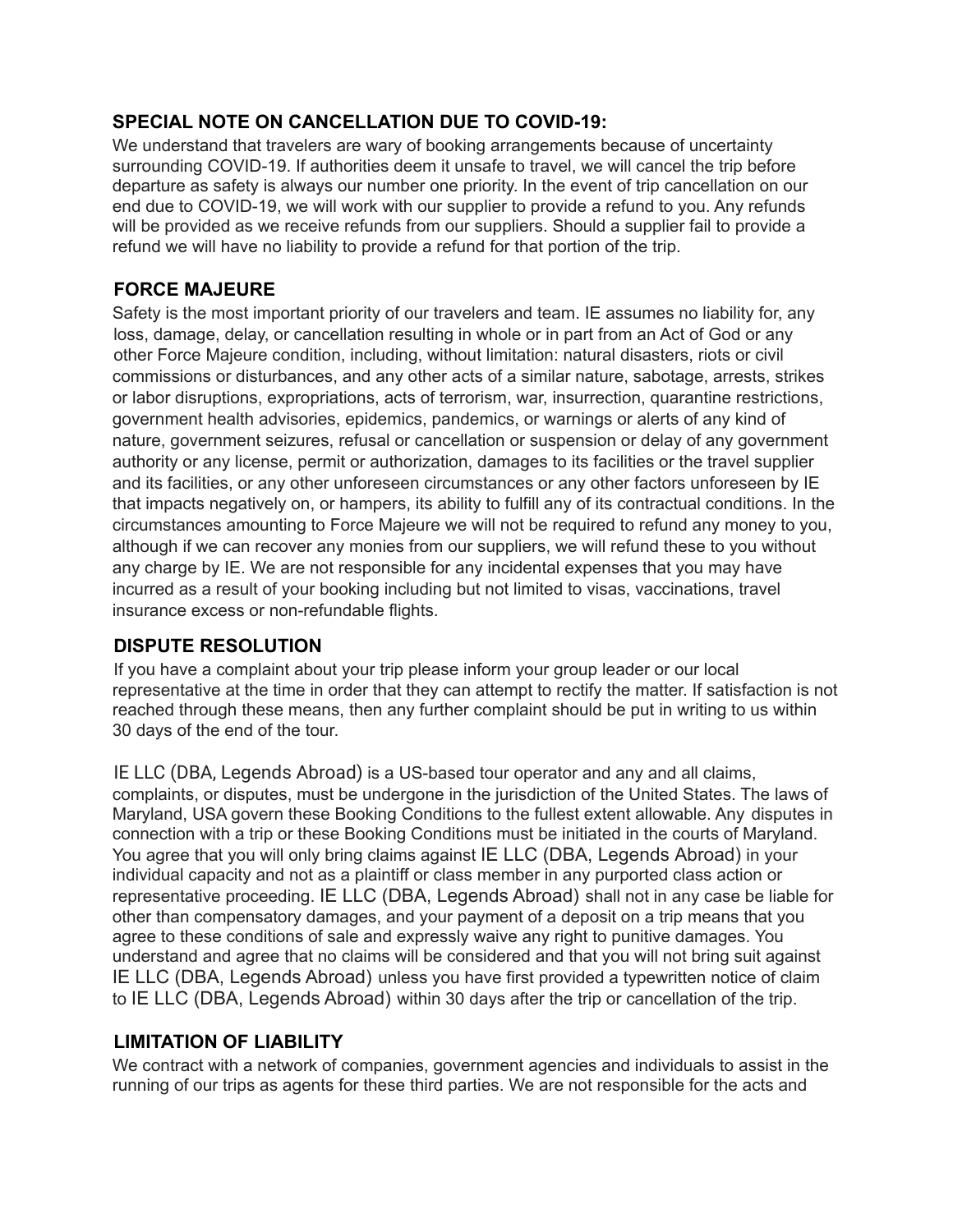omissions of these third parties.

To the fullest extent permitted by law:

- Any liability for any loss, death, injury, or damage which you may suffer (directly or indirectly) in connection with or arising out of your participation in a trip, or any breach of the Booking Conditions, is excluded.
- You release us and our officers, employees, agents, and representatives from any liability and expressly waive any claims you may have against us arising out of or in connection with your participation in a trip.
- Any condition or warranty which would otherwise be implied by law into these Booking Conditions (Implied Warranty), is excluded.

To the extent an Implied Warranty cannot be excluded, our liability in respect of the Implied Warranty is limited to (in our absolute discretion): (i) the provision of a similar trip to an equivalent value; or (ii) a refund of the total amount received by us from you in connection with your booking.

Any claim by you is excluded to the extent that it is for indirect or consequential loss, loss of profits or economic loss, however it arises, or for indirect, special, punitive, or exemplary damages. IE and their employees, shareholders, affiliates, officers, directors, successors, agents and assigns neither own nor operate any entity which is to, or does, provide goods or services for your trip including, for example, lodging facilities, airlines, vessels, vehicles, or other transportation companies, guides, or guide services, local ground operators, providers or organizers of optional excursions, food services providers, etc. All such persons and entities are independent contractors and not affiliated with IE in any way. IE makes these travel arrangements under the express condition that IE is not liable for any negligent or willful act or failure to act of any such person or entity of any third party. In addition and without limitation, IE is not responsible for any injury, loss, death, inconvenience, delay, expense, irregularity or damage to person or property in connection with the provision of any goods or services, by any company or individual engaged in providing those services. Each of these passenger conveyance companies, tour companies, hotels, restaurants, guides, etc. is subject to the laws of the state or country where the services are provided.

# **INDEMNIFICATION**

Traveler agrees to and shall indemnify and hold harmless IE LLC (DBA, Legends Abroad), and each of our officers, directors, employees and agents (collectively "IE"), from any expenses, losses, liabilities, damages, judgments, settlements and costs (collectively, "damages") involved with or incurred by IE (including, without limitation, reasonable attorneys' fees and the advancement of same) with respect to any claims, law suits, arbitrations, or other causes of action, which result, directly or indirectly, from: (i) traveler's breach or violation, or threatened breach or violation, of this Agreement and (ii) Any damage caused by traveler while participating in the trip.

## **SEVERABILITY**

In the event that any term or condition contained in these Booking Conditions is unenforceable or void by operation of law or as being against public policy or for any other reason than such term or condition shall be deemed to be severed from this contract or amended accordingly only